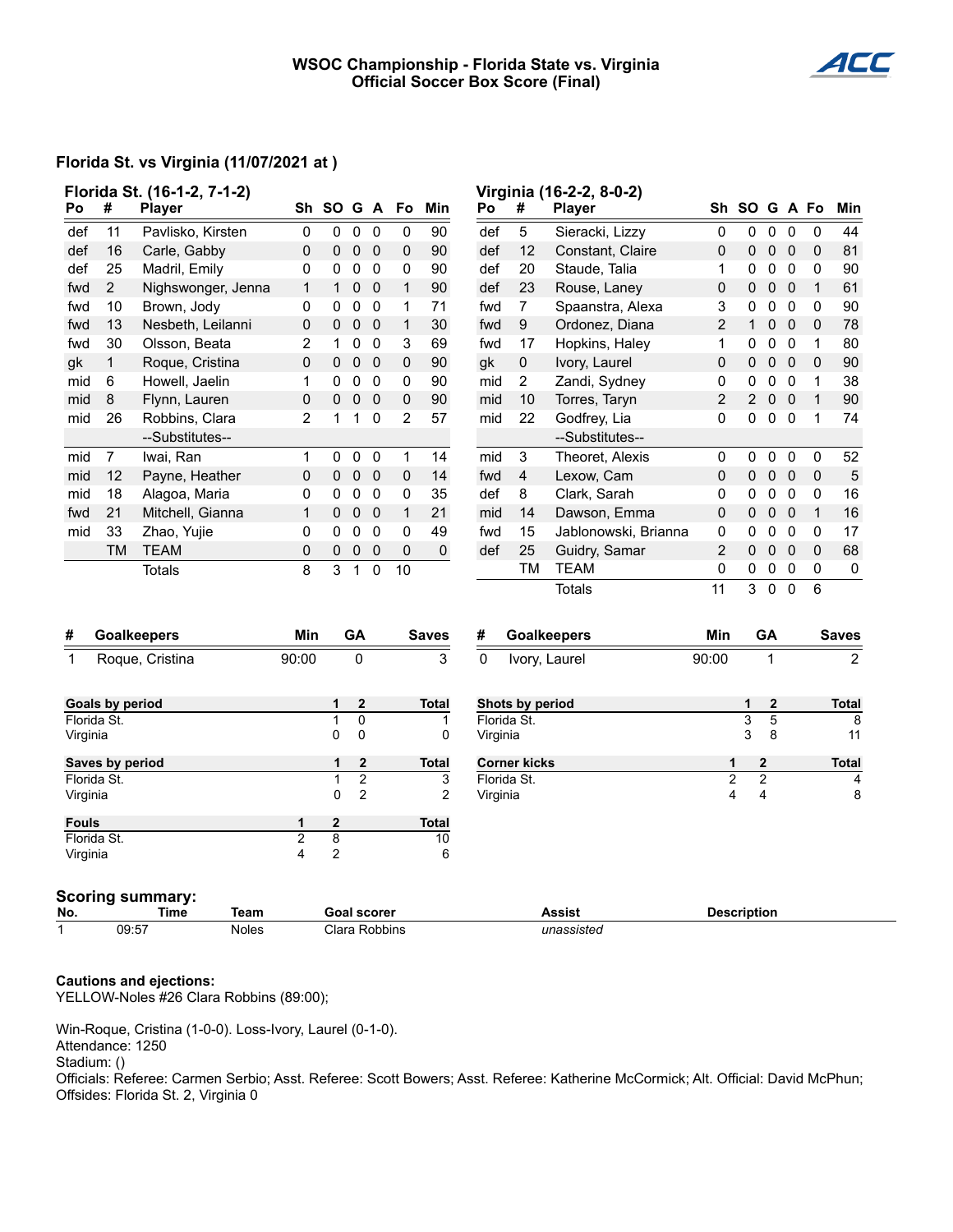

## **Florida St. vs Virginia (11/07/2021 at )**

| <b>Time</b> | Play                                                                |
|-------------|---------------------------------------------------------------------|
| 00:00       | Ivory, Laurel at goalie for Virginia                                |
| 00:00       | Roque, Cristina at goalie for Florida St.                           |
| 04:01       | Foul on Zandi, Sydney.                                              |
| 06:28       | Shot by UVA Torres, Taryn, bottom center, saved by Roque, Cristina. |
| 08:30       | Shot by UVA Hopkins, Haley, left woodwork.                          |
| 09:07       | Foul on Godfrey, Lia.                                               |
| 09:57       | GOAL by Noles Robbins, Clara.                                       |
| 10:29       | Corner kick [10:29].                                                |
| 11:29       | Corner kick [11:29].                                                |
| 15:28       | Shot by UVA Spaanstra, Alexa, out top right.                        |
| 15:39       | Noles substitution: Zhao, Yujie for Nesbeth, Leilanni.              |
| 21:28       | UVA substitution: Guidry, Samar for Zandi, Sydney.                  |
| 21:28       | UVA substitution: Theoret, Alexis for Sieracki, Lizzy.              |
| 22:32       | Shot by Noles Olsson, Beata.                                        |
| 22:46       | Noles substitution: Alagoa, Maria for Robbins, Clara.               |
| 22:48       | Corner kick [22:48].                                                |
| 25:16       | Foul on Nighswonger, Jenna.                                         |
| 28:07       | Corner kick [28:07].                                                |
| 28:40       | UVA substitution: Clark, Sarah for Rouse, Laney.                    |
| 30:21       | Corner kick [30:21].                                                |
| 30:58       | Noles substitution: Mitchell, Gianna for Brown, Jody.               |
| 30:58       | Noles substitution: Iwai, Ran for Olsson, Beata.                    |
| 31:53       | Foul on Iwai, Ran.                                                  |
| 32:34       | UVA substitution: Jablonowski, Brianna for Ordonez, Diana.          |
| 34:34       | Offside against Florida St                                          |
| 35:40       | UVA substitution: Dawson, Emma for Godfrey, Lia.                    |
| 36:03       | Corner kick [36:03].                                                |
| 39:25       | Shot by Noles Iwai, Ran, out right.                                 |
| 39:38       | UVA substitution: Lexow, Cam for Hopkins, Haley.                    |
| 41:26       | Foul on Dawson, Emma.                                               |
| 43:35       | Foul on Torres, Taryn.                                              |

45:00 End of period [45:00].